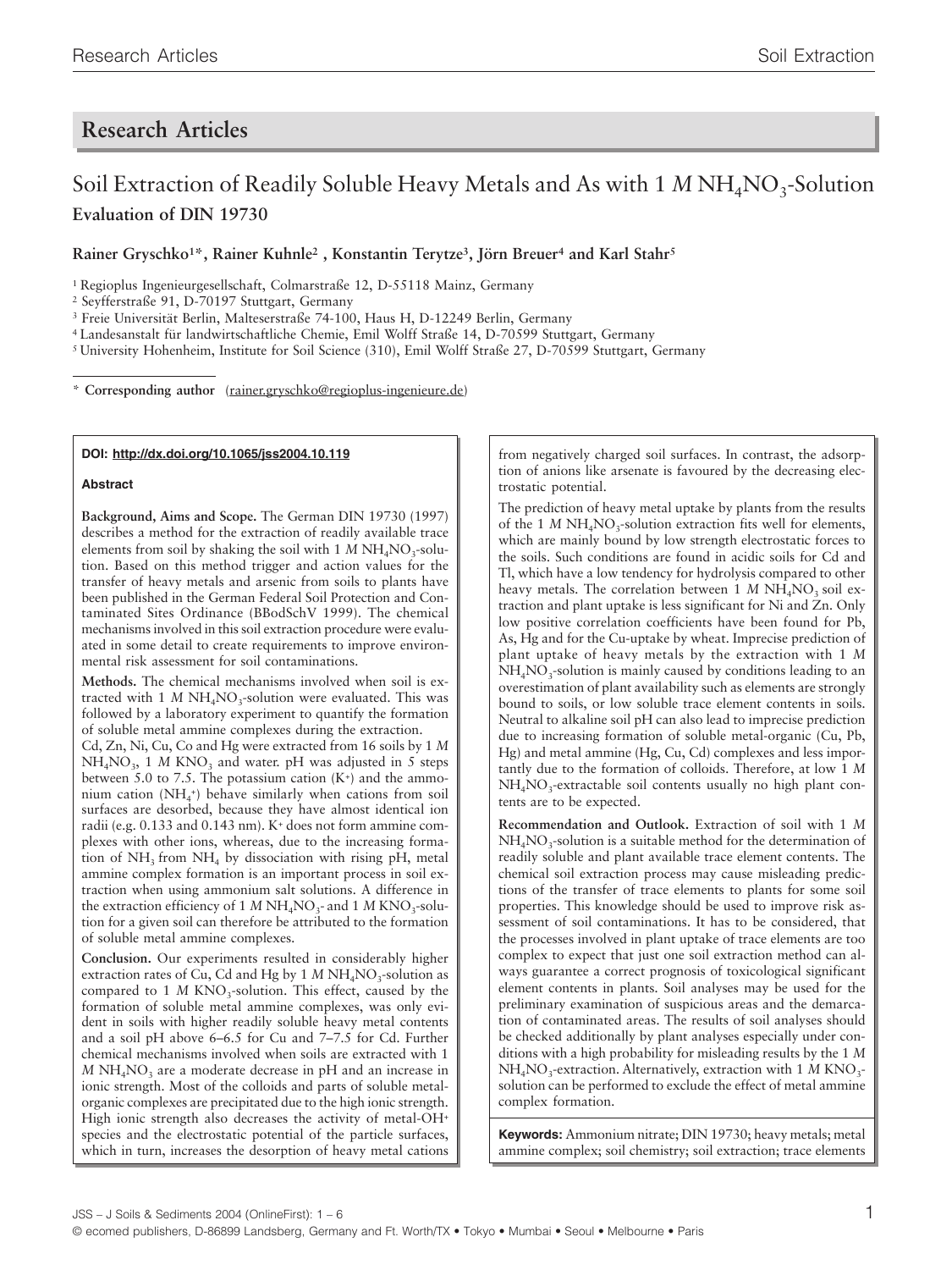## **Introduction**

Extraction of soil with 1  $M$  NH<sub>4</sub>NO<sub>3</sub>-solution is used to determine readily soluble trace element contents. In Germany this method has been published as an official standard (DIN 19730 1997) and is used to estimate the transfer of heavy metals and arsenic from soils to plants in the German Federal Soil Protection and Contaminated Sites Ordinance (BBodSchV 1999).

Our intention was to evaluate this soil extraction method in order to identify soil properties, which influence the extraction process and may cause misleading predicitions of the transfer of trace elements from soil to plants. This should help to improve risk assessment of soil contamination.

## **1 Methods**

A literature review was followed by laboratory experiments in order to quantify the influence of ammine complex formation in the  $NH<sub>4</sub>NO<sub>3</sub>$ -extraction solution on the extraction of various heavy metals from soils.

The extraction with a  $KNO<sub>3</sub>$ -solution was compared to  $NH<sub>4</sub>NO<sub>3</sub>$ -solution in order to quantify the influence of metal ammine complex formation on soil extraction. In contrast to NH<sub>3</sub> which is increasingly formed by dissoziation of NH<sub>4</sub>+ with rising pH, K<sup>+</sup> does not form complexes with metal ions. The cations  $K^+$  and  $NH_4^+$  desorbe comparable amounts of metals from soils because they have nearly identical ionic radii (i.e. 0.133 and 0.143 nm), respectively.

16 soils with different soil properties and different sources of contaminations with heavy metals were each extracted with 1 *M* NH<sub>4</sub>NO<sub>3</sub>-solution, 1 *M* KNO<sub>3</sub>-solution and water. The extraction was carried out as described in DIN 19730 (1997). 50 ml of the particular extract solution was added to 20 g soil and was shaken for 2 hours. Each soil was extracted at 5 different pH-values from 5.0 to 7.5. The pH was adjusted with 0.2 *M* HNO<sub>2</sub> or 0.1 *M* KOH during soil extraction. To avoid changes of the adjusted pH due to long filtration times we performed the soil extraction without membrane filtration, which is normally prescribed in DIN 19730. Instead we did a normal filtration (ash free paper filters) and subsequent centrifugation with 2000 rpm lasting 5 minutes. In spite of the

reduced filtration efficiency, the 1 *M* NH<sub>4</sub>NO<sub>3</sub> and 1 *M*  $KNO<sub>3</sub>$ -soil extracts were mostly clear. Only 2 of the 16 soil extracts have shown slightly visible traces of precipitating colloids at neutral to alkaline pH in  $1 M NH<sub>4</sub>NO<sub>3</sub>$ - and  $1 M$  $KNO<sub>3</sub>$ -solution. Such a low formation of colloids has no influence on the difference of heavy metal contents of 1 *M*  $NH<sub>4</sub>NO<sub>3</sub>$ - and 1 *M* KNO<sub>3</sub>-solution, because similar colloid contents are to be expected in cause of same ionic strength in both soil extracts. The resulting solutions were analysed for Cd (1.3 µg/kg), Zn (62.5 µg/kg), Ni (1.3 µg/kg), Cu (1.3 µg/kg), Co (1.3 µg/kg) by inductive coupled plasma mass spectrometry (ICP-MS) and for Hg (3.75 µg/kg) by cold vapour atomic absorption spectrometry (CV-AAS) (detection limits in parentheses).

Carbon content (C) of the soils was read with a commercial C/N-Analyser. The cation exchange capacity (CEC) was determined with 1 *M* sodium acetate at pH 7, the sodiumexchange with 1 *M* ammonium acetate. Total trace element contents were analysed by extracting the soil with aqua regia in a closed micro wave digestion system. The elements were measured by ICP-MS, Hg by CV-AAS.

## **2 Results and Discussion**

### 2.1 Correlation between soil extraction with 1  $M N H_4 N O_3$  and **plant uptake**

Soil extraction methods like 1 *M* NH<sub>4</sub>NO<sub>3</sub> and other salt solutions, which operate at approximately the original pH of the soil generally achieve relatively close correlations to trace element contents in plants, when compared to other soil extraction procedures (Prüeß 1992, Birke et al. 1991). Poor correlation coefficients have been found at low soluble trace element contents in soil (Merkel 1996, Prüeß 1992).

High positive correlation coefficients between soil extraction with 1 *M* NH<sub>4</sub>NO<sub>2</sub>-solution and plant contents are found for Cd and Tl. The correlation is less close for Ni and Zn. Only small positive correlations have been found for As and Pb. Variable results have been found for Cu, showing a weak positive correlation between soil extraction with wheat uptake and a high positive correlation coefficient with lettuce uptake. However only few samples of lettuce have been analysed  $(n = 26)$  (Table 1). There are few results for Hg.

| <b>Element</b> | Kale              | Wheat             |            | Potato            | Carrot            | Spinach           | <b>Celery root</b> | <b>Beet leaf</b>  | Lettuce           |
|----------------|-------------------|-------------------|------------|-------------------|-------------------|-------------------|--------------------|-------------------|-------------------|
| As $(r^2)$     | 0.67 <sup>b</sup> | 0.02 <sup>a</sup> | $0.50^{b}$ | 0.20 <sup>a</sup> | $0.32^{a}$        | $0.39^{a}$        |                    |                   | $0.18^{a}$        |
| n              | 17                | 208               | 88         | 43                | 68                | 51                |                    |                   | 56                |
| Cd $(r^2)$     |                   | 0.66 <sup>a</sup> |            | 0.21 <sup>a</sup> | $0.54^{a}$        | 0.76 <sup>a</sup> | 0.39 <sup>a</sup>  |                   | 0.67 <sup>a</sup> |
| n              |                   | 401               |            | 33                | 159               | 155               | 102                |                   | 72                |
| Cu $(r^2)$     |                   | $0.19^{b}$        |            |                   |                   |                   |                    |                   | 0.80 <sup>a</sup> |
| n              |                   | 56                |            |                   |                   |                   |                    |                   | 26                |
| Ni $(r^2)$     |                   | $0.46^{b}$        |            |                   |                   | 0.46 <sup>a</sup> |                    |                   |                   |
| n              |                   | 56                |            |                   |                   | 88                |                    |                   |                   |
| Pb $(r^2)$     |                   | $0.12^{a}$        |            | 0.39 <sup>a</sup> | 0.26 <sup>a</sup> | 0.40 <sup>a</sup> |                    |                   | 0.23 <sup>a</sup> |
| n              |                   |                   | 302        | 27                | 142               | 118               |                    |                   | 57                |
| $T1(r^2)$      | 0.72 <sup>a</sup> |                   |            |                   | 0.78 <sup>a</sup> | 0.77 <sup>a</sup> |                    |                   | 0.65 <sup>a</sup> |
| n              | 17                |                   |            |                   | 63                | 29                |                    |                   | 23                |
| Zn $(r^2)$     | $0.59^{b}$        | $0.53^{b}$        |            |                   |                   |                   |                    | 0.61 <sup>a</sup> | 0.49 <sup>c</sup> |
| n              | 15                |                   | 18         |                   |                   |                   |                    | 51                | 28                |
|                | $r^2 > 0.40$      | $r^2 > 0.60$      |            |                   |                   |                   |                    |                   |                   |

Table 1: Correlation coefficients between concentrations of various elements extracted with 1 M NH<sub>4</sub>NO<sub>3</sub> from soils and plant contents (Knoche et al. 1997<sup>a</sup>, Liebe et al. 1997<sup>b</sup>, Prüeß 1992<sup>c</sup>)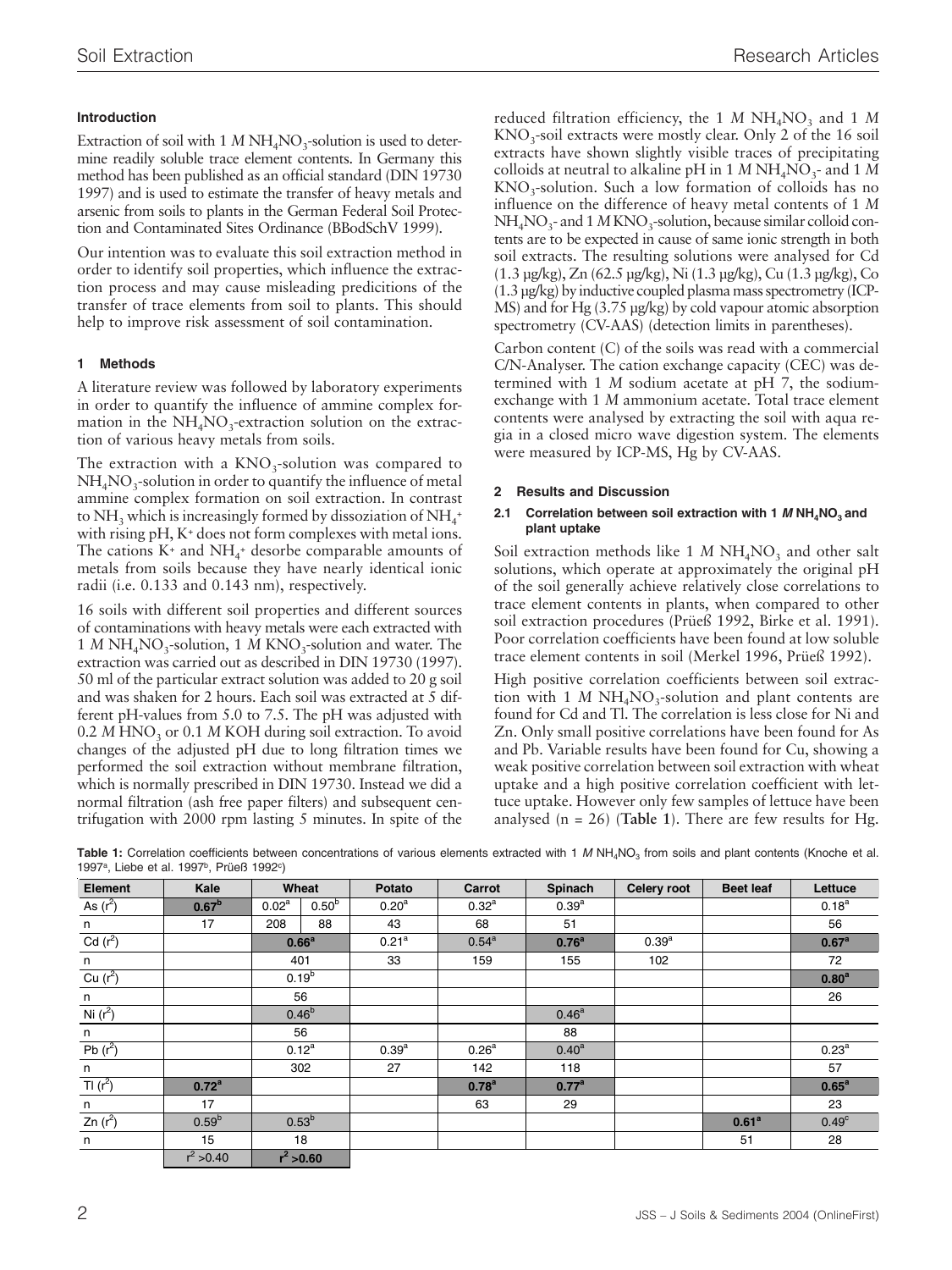Some are from a contaminated mining area in the North Palatinate mountainous region, which show at most only small positive insignificant correlation coefficients to soil extraction with 1 *M* NH<sub>4</sub>NO<sub>3</sub>-solution for most plant species (Steubing et al. 1996).

#### **2.2 Chemical processes involved when extracting soils with 1 M NH4NO3-solution**

The chemical processes involved, when soil is extracted with  $1 MNH<sub>4</sub>NO<sub>3</sub>$ -solution are a moderate drop in pH, the effects of high ionic strength on desorption of trace elements and on precipitation of colloids and soluble metal organic complexes and the formation of soluble metal ammine complexes.

#### **2.2.1 pH**

pH is the most important factor influencing the sorption of heavy metals in soils. The adsorption of divalent heavy metal cations is mainly related to metal ion hydrolysis. Thus, the adsorption of heavy metals increases with increasing pH and with decreasing pK value of the metal ion hydrolysis reaction in the sequence Cd  $(10.1) <$  Ni  $(9.9) <$  Co  $(9.7) <$  Zn  $(9.0) <$  Cu  $(7.7)$  < Pb  $(7.7)$  << Hg  $(3.4)$  (Brümmer et al. 1986).

The pH-values in  $1 M N H<sub>4</sub> N O<sub>3</sub>$  soil extracts are about 0.5– 1 units lower than in water soil extracts. In acid soils the pH-values in 1 *M* KNO<sub>3</sub>-solution and 1 *M* NH<sub>4</sub>NO<sub>3</sub>-solution are identical. Due to the dissociation of ammonium at neutral to alkaline conditions, pH in 1 *M* NH<sub>4</sub>NO<sub>2</sub>-soil extract is lower than in  $1 M KNO<sub>3</sub>$ -soil extract (Fig. 1).

#### **2.2.2 Formation of soluble metal ammine complexes**

Under acid conditions comparable amounts of Cd (**Fig. 2**), Cu (**Fig. 3**), Zn and Ni (Gryschko et al. (2000) are extracted by  $KNO_3$ - and  $NH_4NO_3$ -solutions. With the exception of



**Fig. 1:** pH of soil water extracts in relation to pH in 1  $M NH_4NO_3$ - and 1  $M$  KNO<sub>3</sub>-soil extracts

Cu, the amounts extracted decrease with increasing soil pH. Above pH 6, the amounts of Cu extracted by 1 *M* KNO<sub>3</sub>solution increase in top soil samples which contain higher amounts of organic matter (soils no. 1, 8, 13). In soil samples with low organic matter content (no. 10), the amount of Cu extracted does not increase at elevated pH. The increased solubility of Cu in humic soils is probably caused by the dissolution of alkaline soluble organic Cu complexes.

 $NH<sub>4</sub>NO<sub>3</sub>$ -solution extracted considerably higher amounts of Cd and Cu than  $KNO<sub>3</sub>$  at neutral to alkaline pH and highly soluble heavy metal contents in the soils (see Fig. 2) and 3). The results in both salt solutions were comparable for Ni and Zn with the exception of soil no. 10 (see soil properties in Fig. 3), which has a very low buffering capacity for heavy metals and shows considerably higher Zn- and Ni-contents in 1  $M$  NH<sub>4</sub>NO<sub>3</sub>-solution at neutral to alkaline pH-values (Gryschko et al. 2000). High Cu extraction dif-



**Fig. 2:** Cd-contents in 1 M NH<sub>4</sub>NO<sub>3</sub>-, 1 M KNO<sub>3</sub>- and in water soil extracts in relation to pH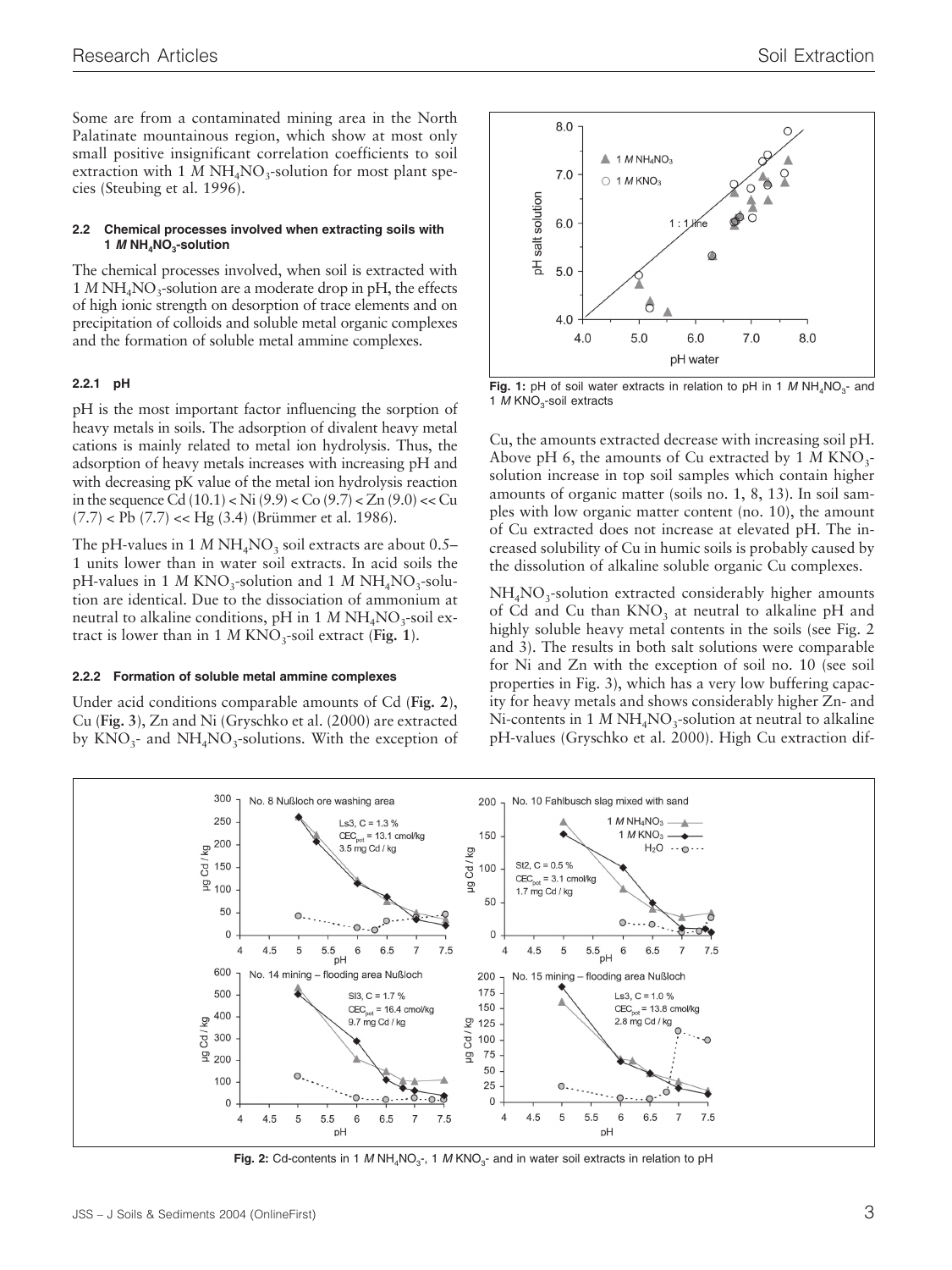

**Fig. 3:** Cu-contents in 1 M NH<sub>4</sub>NO<sub>3</sub>-, 1 M KNO<sub>3</sub>- and in water soil extracts in relation to pH

ference has been found between 1  $M$  NH<sub>4</sub>NO<sub>2</sub>- and 1  $M$  $KNO<sub>3</sub>$ -solutions above pH 6.0 in soils no. 10 and 13 which have high soluble Cu-contents. The high readily soluble Cucontents in these soils are caused by high total Cu-contents (4840 mg/kg in soil no. 10 and 667 mg/kg in no. 13) and very low binding capacity for heavy metals (soil no. 10). There is only a moderate (soil no. 1) or insignificant increase (soil no. 8) of Cu-content in 1  $M$  NH<sub>4</sub>NO<sub>3</sub>-solutions compared to  $KNO_3$ -solutions in soils no. 1 and 8 which have low extractable Cu-contents.

A high difference between extraction of Cd by 1 *M* NH<sub>4</sub>NO<sub>3</sub> and 1 *M* KNO<sub>2</sub> has been found above pH 7.0 in the sandy soils No. 10 and 14, which are characterised by a very low buffering capacity for heavy metals (no. 10) or very high total Cd-contents (9.7 mg/kg in soil no. 14). In the loamy soils no. 14 and 15, in spite of high Cd-contents (2.8–3.5 mg/kg), only moderately higher amounts of Cd are extracted by  $NH<sub>4</sub>NO<sub>3</sub>$  as compared to  $KNO<sub>3</sub>$ . A high extraction difference was also found for Hg in soil no. 7 (**Fig. 4**). This was the only soil having detectable Hg-contents in our study and must therefore be considered as a single result.

The percentage of metals forming metal ammine complexes in 1  $M$  NH<sub>4</sub>NO<sub>3</sub>-solution was calculated by complex for-



**Fig. 4:** Hg-contents in 1 M KNO<sub>3</sub>- and 1 M NH<sub>4</sub>NO<sub>3</sub>-soil extracts in relation to pH

mation constants according to Fluck & Becke-Goehring (1980). The proportion of metal ammine complexes increases with increasing pH due to increasing dissociation of NH<sub>4</sub><sup>+</sup>. Hg and Cu have the highest affinity to form metal ammine complexes of all the heavy metals tested. The formation of Cu and Hg ammine complexes in 1  $M$  NH<sub>4</sub>NO<sub>3</sub>-solution becomes significant at pH values as low as 6.0, whereas ammine complex formation of Cd, Co, Ni and Zn starts to become significant at pH 6.5–7.0 (**Table 2**).

|  |  |  |  |  |  |  |  |  |  |  | Table 2: Metal ammine complex formation constants and calculated effect on metal ammine complex formation in 1 M NH <sub>4</sub> NO <sub>3</sub> -solution |  |  |  |  |
|--|--|--|--|--|--|--|--|--|--|--|------------------------------------------------------------------------------------------------------------------------------------------------------------|--|--|--|--|
|--|--|--|--|--|--|--|--|--|--|--|------------------------------------------------------------------------------------------------------------------------------------------------------------|--|--|--|--|

| <b>Element</b> | $\mathbf{k}_{1}$ | Complexed metal / Total dissolved metal [%] |        |        |        |        |  |  |  |  |
|----------------|------------------|---------------------------------------------|--------|--------|--------|--------|--|--|--|--|
|                |                  | pH 6.0                                      | pH 6.5 | pH 7.0 | pH 7.5 | pH 8.0 |  |  |  |  |
| Cd             | 400              | 18.4                                        | 41.6   | 69.2   | 87.7   | 95.7   |  |  |  |  |
| Hg             | $6.3*10^{8}$     | 100.0                                       | 100.0  | 100.0  | 100.0  | 100.0  |  |  |  |  |
| Ni             | 630              | 26.2                                        | 52.8   | 78.0   | 91.8   | 97.3   |  |  |  |  |
| Zn             | 190              | 9.7                                         | 25.3   | 51.7   | 77.2   | 91.4   |  |  |  |  |
| Cu             | 13.000           | 88.0                                        | 95.9   | 98.7   | 99.6   | 99.9   |  |  |  |  |
| $Co2+$         | 130              | 6.8                                         | 18.8   | 42.2   | 69.8   | 88.0   |  |  |  |  |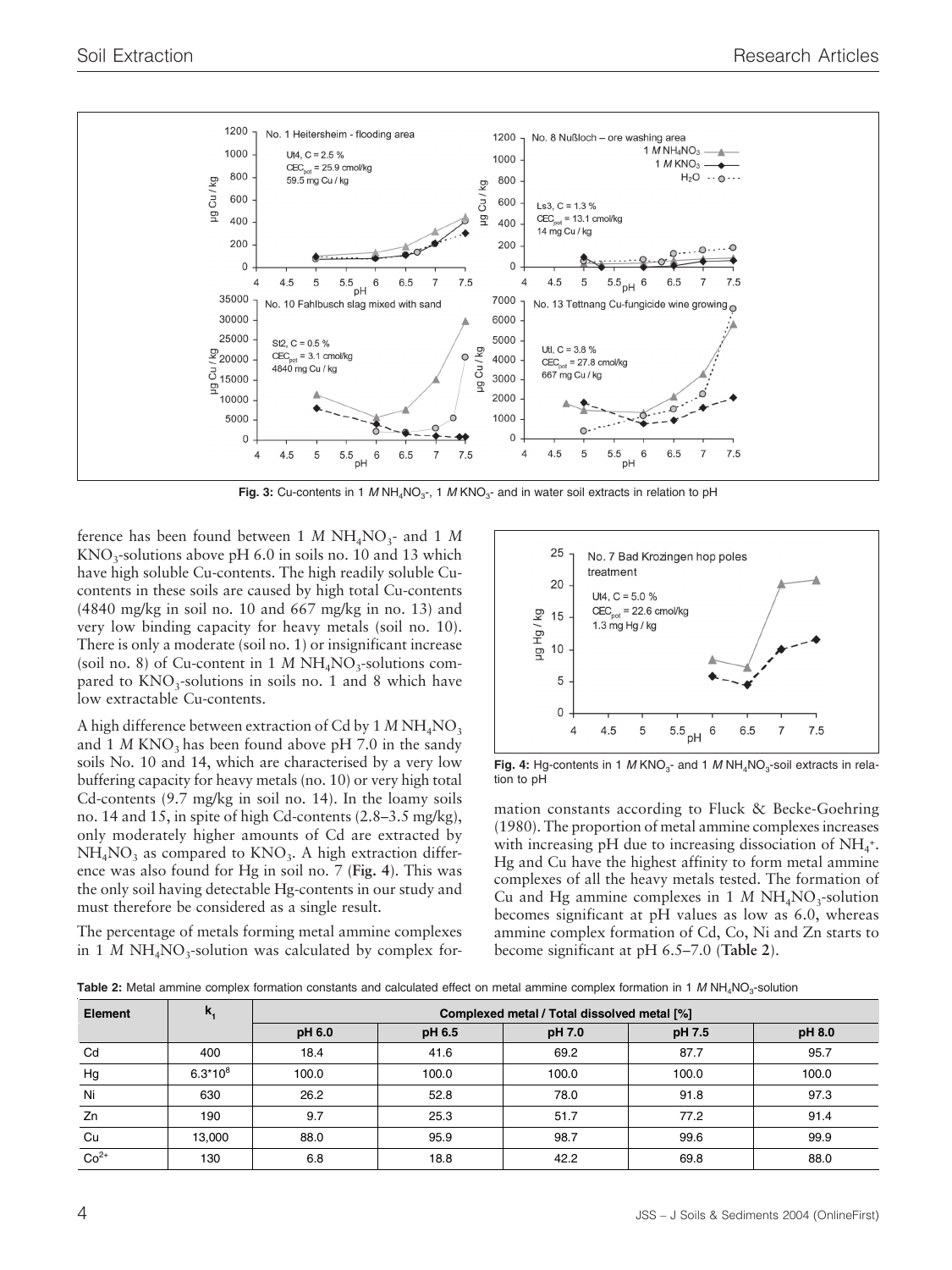Our experiments indicate increased Cd solubility in soil extracts due to metal ammine complex formation. Although Co, Ni and Zn have metal ammine complex formation constants, which are comparable to the one for Cd, the solubility of these elements was increased in only one soil sample. It is conceivable that this results from the lower binding strength of Cd to soil as compared to Co, Ni and Zn. The formation of soluble metal ammine complexes is significant if the energetic gain of the metal complex formation is higher than the binding strength of the metals to the soil. These conditions are most likely for Cd, when compared to Co, Ni and Zn and are only found at higher soluble heavy metal contents, when heavy metal ions are also bound to binding sites with low binding strength. The energetic gain of ammine complex formation with Cu and probably Hg is sufficiently high due to the high complex formation constants, in spite of the high binding strength of these elements to soils.

## **2.2.3 Ionic strength**

The dispersion of small soil particles is favoured in negatively charged soils by high pH and low ionic strength (Kretzschmar et al. 1999). The content of heavy metals (see Fig. 2 and 3) which are most likely bound to small soil colloids in the water extracts, which have low ionic strength increase therefore with increasing pH. This can be seen by the turbid water extracts in contrast to the salt solutions (1  $M$  NH<sub>4</sub>NO<sub>3</sub> and 1  $M$  KNO<sub>3</sub>) which are mostly clear. Only 2 of the 16 soil extracts have shown slightly visible traces of precipitating colloids at neutral to alkaline pH in the 1 *M*  $NH<sub>4</sub>NO<sub>3</sub>$ -solution.

Due to the high ionic strength of 1 *M*  $NH<sub>4</sub>NO<sub>3</sub>$ -solutions the activity of metal-OH+-species in solution is decreased, which favours the desorption of divalent heavy metal cations. The electrostatic potential of the particle surfaces decreases, which increases desorption of cations (heavy metals) and adsorption of anions like arsenate on commonly negatively charged mineral surfaces in temperate soils. In highly weathered tropical Ferralsols with prevailing positive surface charge the desorption of anions and adsorption of cations is favoured with increasing electrolyte concentration (Barrow 1987). This has been proven in many extraction experiments with salt solutions, such as  $NH<sub>4</sub>NO<sub>3</sub>$ , while extracting at pH-values, which are close to those in the soil solution. Increasing salt concentrations mainly increased the desorption of relatively mobile elements like Cd, Co, Ni, Zn from negatively charged soils or clay minerals (e.g., Garcia-Miragaya et al. 1976, Sparks et al. 1995). On positively charged soils Cd adsorption was favoured (Naidu et al. 1994). Experimental results for less mobile elements like Cu, Pb and Hg, which normally show low ionic contents in soil extracts and have a high affinity for forming metal organic complexes, are less obvious. This is due to an increasing presence of colloids and a higher solubility of metal organic complexes at low electrolyte concentrations (e.g., Mc Bride 1997, Hoffmann et al. 1997).

## **3 Conclusion**

Soil extraction with 1  $M$  NH<sub>4</sub>NO<sub>3</sub> is performed at a pHvalue comparable to the soil solution. The extraction of metals is mainly caused by desorption of cations, while the formation of colloids and soluble metal-organic complexes, which are hardly taken up by plants, is strongly suppressed due to the high ionic strength of the 1 *M* NH<sub>4</sub>NO<sub>2</sub>-solution. These are factors, which assists in a precise prediction of trace element uptake by plants from contaminated soils.

The formation of colloids, soluble metal-organic complexes and metal ammine complexes hinders the precise prediction of plant uptake from soil extraction with  $1 M N H<sub>4</sub> N O<sub>3</sub>$ -solution, especially under near neutral to alkaline soil pH. The dissociation of  $NH_4$ <sup>+</sup> and subsequent formation of soluble ammine complexes results in an overestimation of readily soluble Cd above pH 7–7.5 and readily soluble Cu and Hg above pH 6.0. For Ni, Zn and Co significant effects of the formation of soluble metal ammine complexes can only be found in soils having very low buffering capacity for heavy metals. The desorption of oxyanions like arsenate is reduced in 1 *M*  $NH<sub>4</sub>NO<sub>3</sub>$ -solution in comparison to the soil solution in commonly negatively charged soils. This favors the predominance of oxyanions which are bound in larger dissolved organic and colloidal particles and which are less likely to be responsible for plant uptake than ionic species.

Heavy metal contents in plants can be predicted easily for elements, which are bounded with low binding strength to the soil. These conditions are found in acid soils for Cd and Tl, which have a low tendency for hydrolysis compared to other heavy metals.

Low correlations between trace elements in soil extract and plant contents are found when the concentration of ionic species in soil solution or 1 *M* NH<sub>4</sub>NO<sub>2</sub>-extract is low compared to the amounts of these elements in dissolved organic complexes and colloidal particles. These conditions are prevelant if the ionic concentration in solution is low compared to the total element content in a soil. This is often the case for the elements Hg, Pb and Cu, which are strongly bound to soils and have a high affinity for the formation of soluble metal-organic complexes. It also occured at low trace element contents in soil and at neutral to alkaline soil pH, if most of the binding sites have a high binding strength. Soil extraction with 1  $M$  NH<sub>4</sub>NO<sub>3</sub> is also less suitable for oxyanions like As, because the ionic concentration of oxyanions will be reduced in  $NH<sub>4</sub>NO<sub>3</sub>$  compared to the soil solution.

## **4 Recommendation and Outlook**

Extraction of soil with 1  $M NH<sub>4</sub>NO<sub>3</sub>$ -solution is generally a suitable method for the prediction of readily soluble and plant available trace element contents. However it should be considered, that the method is not equally suitable for all elements. The chemical soil extraction process may also cause misleading predictions of the transfer of trace elements to plants for some soil properties. This knowledge can be used to improve risk assessment of soil contaminations.